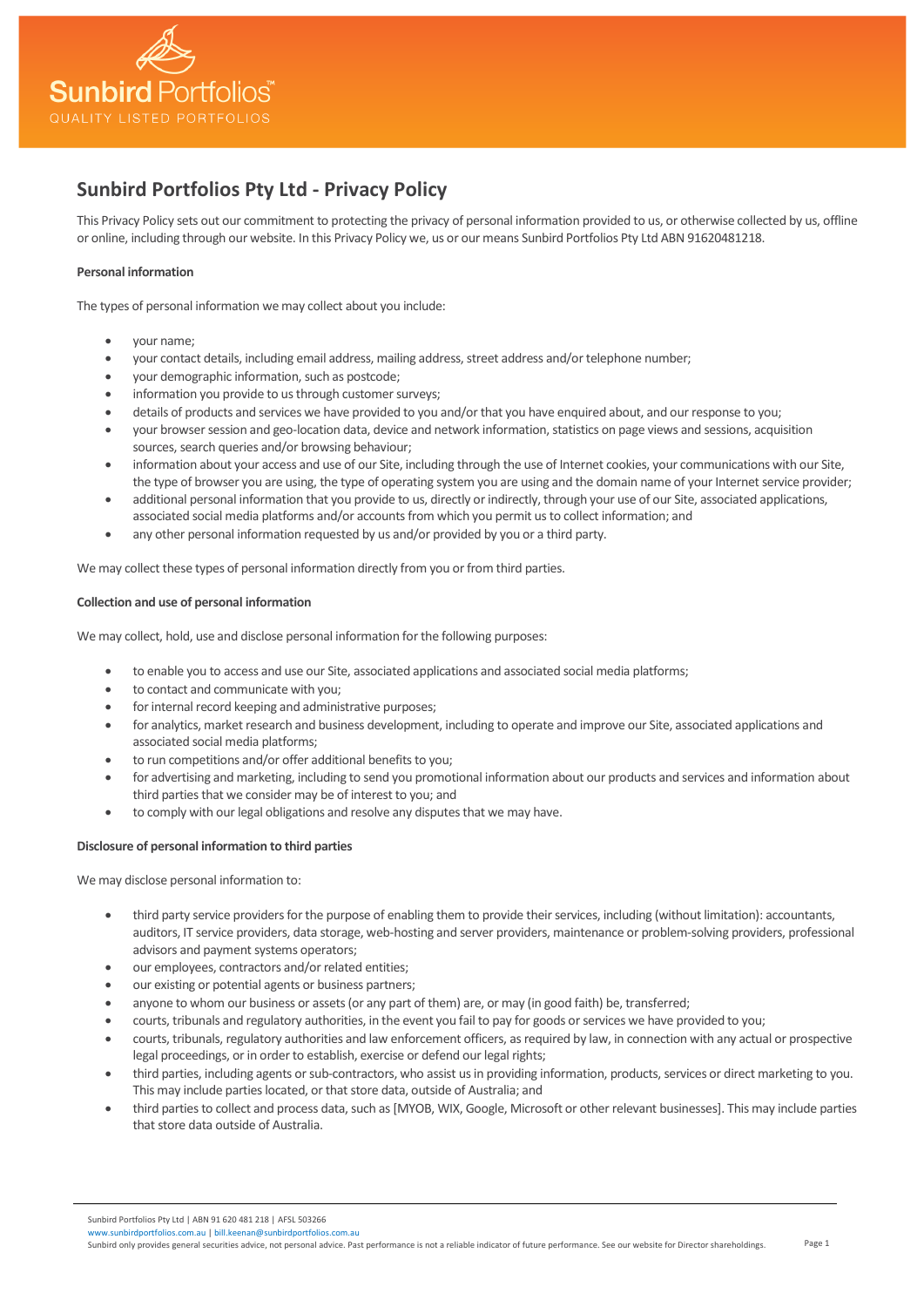

We may store personal information overseas. Where we disclose your personal information to the third parties listed above, these third parties may also store, transfer or access personal information outside of Australia. Unless we seek and receive your consent to an overseas disclosure of your personal information, we will only disclose your personal information to countries with laws which protect your personal information in a way which is substantially similar to the Australian Privacy Principles and/or we will take such steps as are reasonable in the circumstances to require that overseas recipients protect your personal information in accordance with the Australian Privacy Principles.

## **How we treat personal information that is also sensitive information**

We do not collect sensitive information.

Sensitive information is a subset of personal information that is given a higher level of protection under the Australian Privacy Principles. Sensitive information means information relating to your racial or ethnic origin, political opinions, religion, trade union or other professional associations or memberships, philosophical beliefs, sexual orientation or practices, criminal records, health information or biometric information.

# **Your rights and controlling your personal information**

**Choice and consent:** Please read this Privacy Policy carefully. By providing personal information to us, you understand we will collect, hold, use and disclose your personal information in accordance with this Privacy Policy. You do not have to provide personal information to us, however, if you do not, it may affect your use of this Site or the products and/or services offered on or through it.

**Information from third parties:** If we receive personal information about you from a third party, we will protect it as set out in this Privacy Policy. If you are a third party providing personal information about somebody else, you represent and warrant that you have such person's consent to provide the personal information to us.

**Restrict:** You may choose to restrict the collection or use of your personal information. If you have previously agreed to us using your personal information for direct marketing purposes, you may change your mind at any time by contacting us using the details below.

**Access:** You may request details of the personal information that we hold about you. An administrative fee may be payable for the provision of such information. In certain circumstances, as set out in the Privacy Act 1988 (Cth), we may refuse to provide you with personal information that we hold about you.

**Correction:** If you believe that any information we hold about you is inaccurate, out of date, incomplete, irrelevant or misleading, please contact us using the details below. We will take reasonable steps to correct any information found to be inaccurate, incomplete, misleading or out of date.

**Complaints:** If you believe that we have breached the Australian Privacy Principles and wish to make a complaint, please contact us using the details below and provide us with full details of the alleged breach. We will promptly investigate your complaint and respond to you, in writing, setting out the outcome of our investigation and the steps we will take to deal with your complaint.

**Unsubscribe:** To unsubscribe from our e-mail database or opt-out of communications (including marketing communications), please contact us using the details below or opt-out using the opt-out facilities provided in the communication.

#### **Storage and security**

We are committed to ensuring that the personal information we collect is secure. In order to prevent unauthorised access or disclosure, we have put in place suitable physical, electronic and managerial procedures to safeguard and secure the personal information and protect it from misuse, interference, loss and unauthorised access, modification and disclosure.

We cannot guarantee the security of any information that is transmitted to or by us over the Internet. The transmission and exchange of information is carried out at your own risk. Although we take measures to safeguard against unauthorised disclosures of information, we cannot assure you that the personal information we collect will not be disclosed in a manner that is inconsistent with this Privacy Policy.

### **Cookies and web beacons**

We may use cookies on our Site from time to time. Cookies are text files placed in your computer's browser to store your preferences. Cookies, by themselves, do not tell us your email address or other personally identifiable information. However, they do allow third parties, such as Google and Facebook, to cause our advertisements to appear on your social media and online media feeds as part of our retargeting campaigns. If and when you choose to provide our Site with personal information, this information may be linked to the data stored in the cookie.

Sunbird Portfolios Pty Ltd | ABN 91 620 481 218 | AFSL 503266

irdportfolios.com.au | [bill.keenan@sunbirdportfolios.com.au](mailto:bill.keenan@sunbirdportfolios.com.au) Sunbird only provides general securities advice, not personal advice. Past performance is not a reliable indicator of future performance. See our website for Director shareholdings.